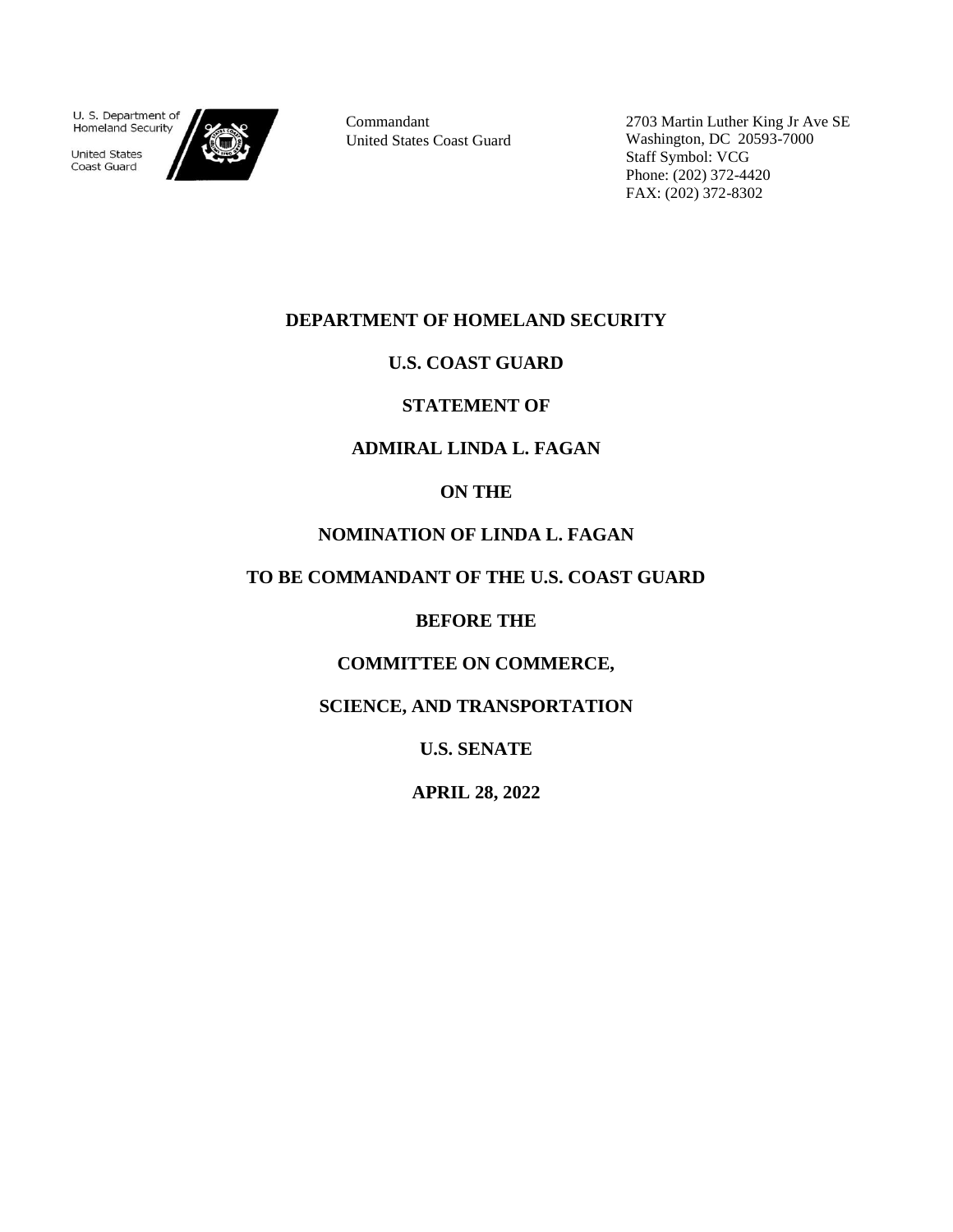#### **Introduction**

Good afternoon, Chair Cantwell, Ranking Member Wicker, and distinguished members of the Committee. It is an honor to appear before you today. I can think of no greater privilege than to continue my service to the Nation as the  $27<sup>th</sup>$  Commandant of the U.S. Coast Guard. I am humbled and grateful for the confidence and trust President Biden and Secretary Mayorkas placed in me with their nomination. I look forward to sharing my views and vision for our Service and I look forward to answering your questions. The work required to build tomorrow's Coast Guard has already begun. If confirmed, I look forward to continuing this work with you.

I want to acknowledge and thank Admiral Karl Schultz, who led our Service with distinction through historic challenges. Under his leadership, and with the help of the Administration and this Committee, the Coast Guard is making great strides to improve our readiness, responsiveness, and resilience. He redoubled our focus on diversity, equity, and inclusion; improved our ability to prevent and respond to sexual harassment and sexual assault; as well as identified and removed numerous legacy barriers to recruitment and retention of a talented workforce that more closely mirrors the Nation we serve. I celebrate the progress we have made over the past four years, however there is still much work to be done. I am committed to continuing to move the organization forward to ensure we have the workforce and readiness the Nation expects.

#### **The Journey**

My 37 years of Coast Guard service prepares me well to serve as the Commandant. I have operated on all seven continents, across the breadth of our missions, and among international, federal, state, tribal, and local partners. Those experiences instilled in me a deep understanding of this Service's value to the Nation. I have a deep foundation in our role in the domestic marine transportation system, including regulation, oversight, and partnerships with the commercial maritime industry. I have held Joint Service positions in the Department of Defense and led global operations supporting National Defense and Homeland Security. I have commanded front line Coast Guard operations, managed national emergencies and responses, negotiated international standards, and collaborated at the most senior levels of government. My career has been dedicated to keeping the American people and our maritime commerce safe and secure at home and abroad. I remain committed to that purpose.

The Coast Guard has fought in every armed conflict that the United States has engaged in for nearly 232 years. Our dedicated and professional workforce has served in harrowing conditions during war, peace, and times of change. The Coast Guard frequently led as our society moved forward. More than one hundred women served as lighthouse keepers beginning in the 1830s, like Ida Lewis in Rhode Island. In 1880 Richard Etheridge took command of Pea Island Lifesaving Station, the first African-American to command a federal installation. During World War II, Dorothy Stratton led the 10,000 volunteers of the Women's Reserve of the U. S. Coast Guard Reserve (the "SPARs") who performed critical wartime duties. Our history is full of pioneers who paved the way, for not just me, but for our entire workforce. I am fully committed to providing opportunity to our entire workforce and creating a sense of belonging as we serve the Nation.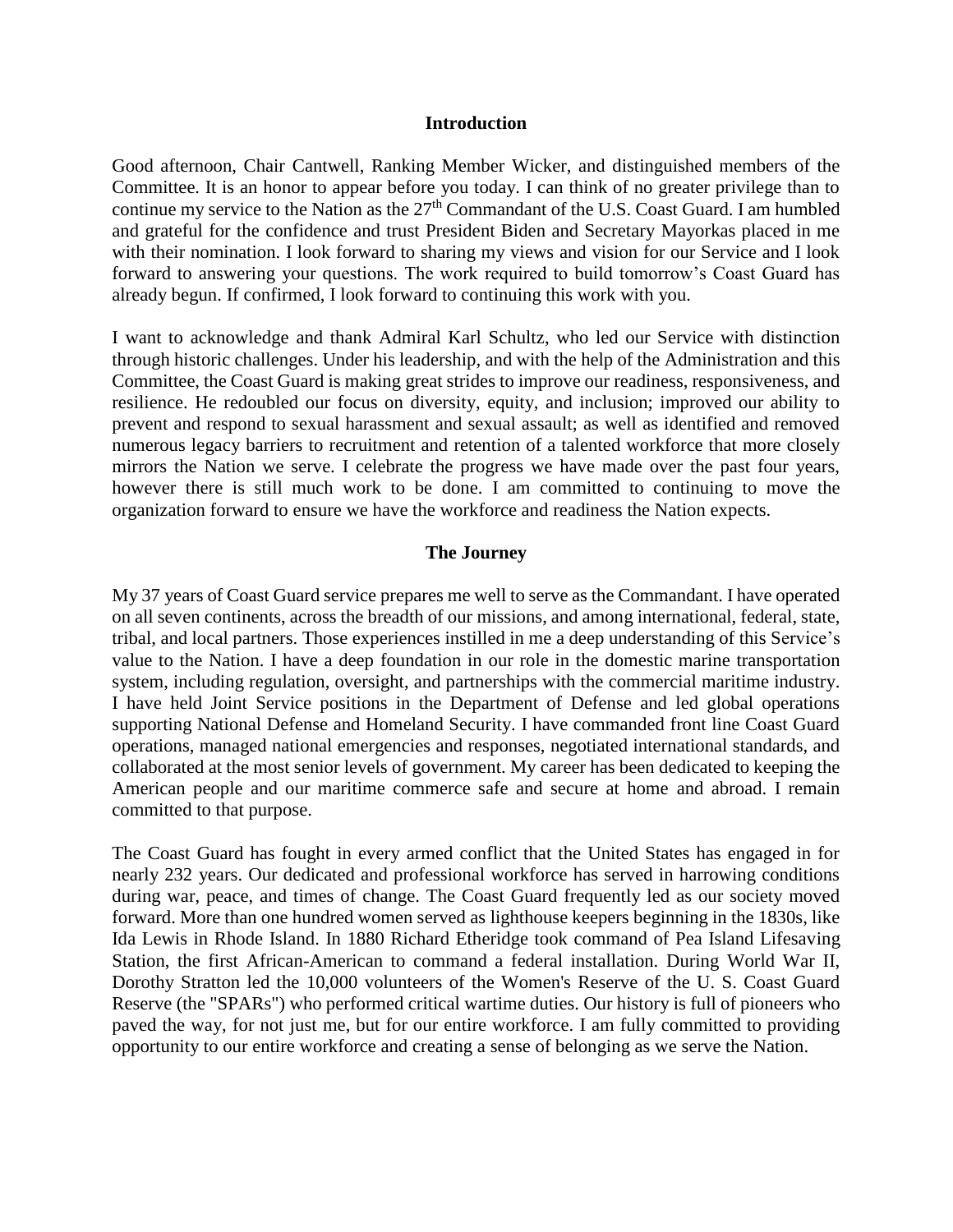#### **America's Coast Guard Today**

Our total workforce of over 57,000 Active Duty, Reserve, and Civilian personnel, supported by 21,000 Auxiliary volunteers, serve around the globe. They are the heart of the Coast Guard and live by our core values of Honor, Respect and Devotion to Duty. I am committed to upholding these values, which implicitly include a culture of inclusion and respect.

As America's maritime first responder, the Coast Guard is woven into communities along the Pacific, Atlantic, Arctic, and Gulf Coasts as well as the Great Lakes and navigable inland rivers. I embrace the many ways we contribute to our Nation's safety and prosperity: we rescue mariners in distress, protect vital marine natural resources, break ice to facilitate commerce, inspect ships to verify safety and pollution controls, deliver aid after a disaster, mark navigable waterways to keep mariners safe from hazards, secure our ports and harbors, and interdict illegal drugs far from our shores.

As an operational Component within the Department of Homeland Security, the Coast Guard is committed to the Secretary's priorities, including maritime border security, full participation in crisis response, and the protection of critical infrastructure, particularly in the cyber domain. I am committed to being a leader in the Department who will collaborate as we work to ensure that the Coast Guard and Department of Homeland Security are ready for the next emerging threat.

In our role as the only military Service within the Department of Homeland Security, we are aligned with the Department of Defense to reduce risk across numerous homeland security and national security challenges. The Coast Guard's unique authorities and capabilities complement our sister Services in the Department of Defense and enrich our relationships with international partners and allies.

Increasingly, the demand for Coast Guard services is global and comes from many levels of government. As a leader among the Coast Guards of the world, we model and uphold the rule of law at sea, contribute to our country's global standing, and counter both state and non-state malign actions. Our strong partnerships with international governments and organizations are critical to addressing transnational maritime threats. In an increasingly connected world, our global partnerships protect Americans' interests at home.

#### **The Coast Guard America Needs Tomorrow**

The Coast Guard advances America's national and economic security. We will not waver from our core missions that keep Americans safe. We will respond to mariners in distress and to incidents of pollution that threaten our waters. We will uphold the security of our ports and critical infrastructure. As a former icebreaker sailor, I am committed to our Nation's icebreaking fleet as it protects our sovereignty in the Arctic, our interests in Antarctica, and keeps our Great Lakes and Northeast ports open for safe navigation every winter.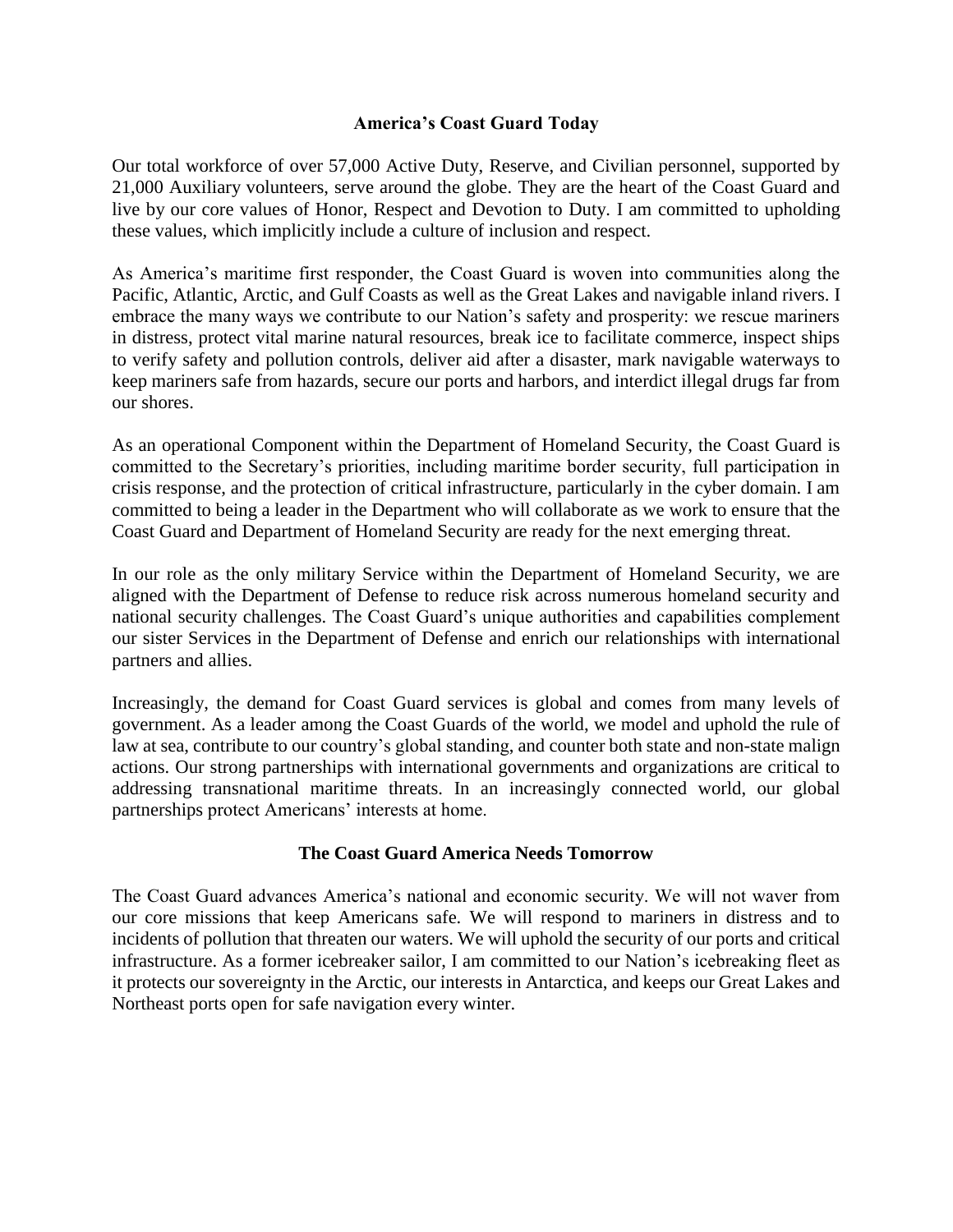And as the Service's most senior Marine Inspector, I am committed to the Coast Guard's role as a regulator to protect the resilience of our marine transportation system that facilitates more than \$5 trillion in economic activity every year. A resilient maritime industry requires safety for mariners, who have the right to work in an environment free from sexual assault and sexual harassment. I am committed to preventing these occurrences and responding to allegations within our jurisdiction.

We will continue to reinforce the maritime norms on the world's oceans that keep America safe. The racing stripe painted on our ships will remain a symbol of professionalism, good governance, and hope. A global Coast Guard presence creates security at home and strengthens partners and allies as they counter threats to their sovereignty and prosperity. I will continue to foster partnerships and capacity with nations who uphold maritime governance to prevent the flow of narcotics, and to deter illegal, unreported and unregulated fishing.

However – the world is changing rapidly and the Coast Guard must keep pace. The new forces influencing our operating environment are numerous. The global pandemic reshaped our economy and maritime supply chains. Climate change is creating new demands in the high latitudes and resilience challenges at home. Rapid advances in technology, increased reliance on data, and growing cyber threats created an entirely new domain of operations. The ongoing attack on democracy and the rule of law in Ukraine, and the pacing threat China presents, are changing the international security landscape. All of these factors are changing not only demand for Coast Guard missions, but also the communities where our people live and work. If confirmed, I will focus on several areas of emphasis.

My highest priority will be to modernize our talent management system, which has not significantly changed in 75 years, to best recruit and retain our people in the 21<sup>st</sup> century. Without our people we will not be able to maintain or operate our cutters, boats, aircraft, or technology, or uphold standards for commercial vessel safety or pollution prevention. The Coast Guard workforce of tomorrow must reflect the American public we serve and requires the tools, policy, training, and support to succeed across all our mission areas.

The people joining our Service today have expectations different from those who served in the past. Therefore, we must adjust the way we recruit, train and retain them and their families. We will seek expanded opportunities for our workforce and their families to access high quality healthcare, housing, and childcare. We will remain relentless in our effort to eradicate harmful behaviors, such as sexual assault and sexual harassment, from our Service. We will continue to revisit policies that deter otherwise qualified members from continuing their careers, and instead we will actively pursue means to encourage our brightest talent to stay. Similarly, we will pursue new training designs to engage our workforce in meaningful learning, whether in a classroom or in the field. These actions will advance mission excellence and enhance our workforce's sense of belonging. I am committed to pursuing transformational change in the way we recruit, retain, and support our workforce.